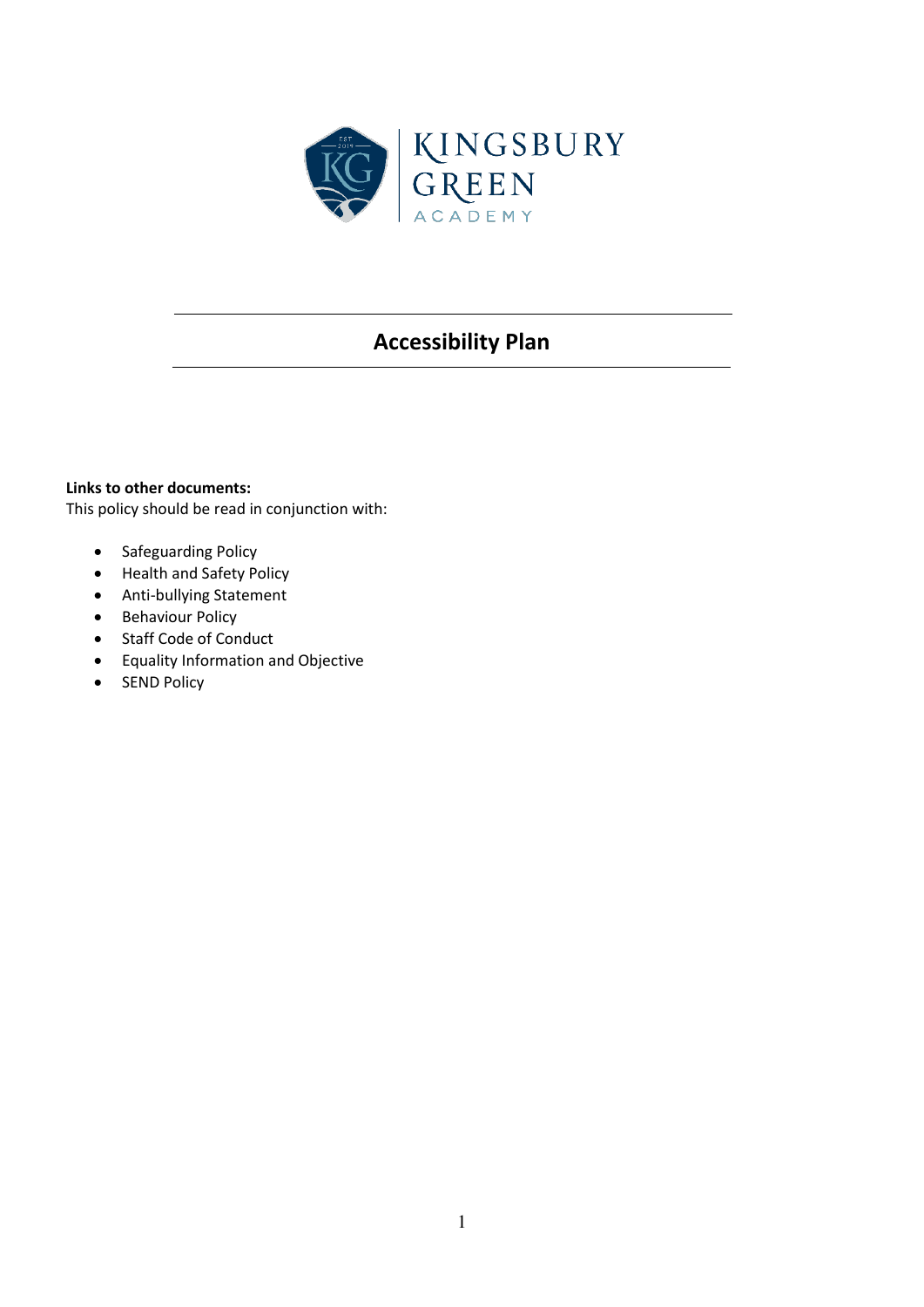Under the Equality Act 2010, the School has a responsibility:

- 1. Not to treat disabled pupils less favourably for a reason related to their disability;
- 2. To make reasonable adjustments for disabled pupils, so that they are not at a substantial disadvantage;
- 3. To plan to increase access to education for disabled pupils.

This Plan sets out the proposals of the Governing Body of the School to increase access to education for disabled pupils in the three areas required by the planning duties in the Equality Act 2010:

- 1. Increasing the extent to which disabled pupils can participate in the School curriculum;
- 2. Improving the physical environment of the School for the purpose of increasing the extent to which disabled pupils are able to take advantage of the education and benefits, facilities or services provided or offered by the School.
- 3. Improving the delivery to disabled pupils of information, that is provided in writing for pupils who are not disabled.

It is a requirement that the School's Accessibility Plan is resourced, implemented, reviewed and revised as necessary and reported on annually. Kingsbury Green Academy has a set of action plans to show how it will address the priorities identified in the Plan.

The priorities for the Accessibility Plan for our School were identified by a planning group consisting of**:** 

Principal **SENCo** SEN Governor Other stakeholders, some with known disabilities.

#### **The Schools Aims**

Kingsbury Green Academy is fully committed to providing a fully accessible environment which values and includes all students, staff, parents, carers and visitors regardless of their education, physical, sensory, social, spiritual, emotional and cultural needs. The School is committed to challenging negative attitudes about disability and accessibility and to developing a culture of awareness, tolerance and inclusion.

#### **Objectives of the Accessibility Plan**

- **1.** Improve access to education for disabled pupils by making reasonable adjustments to the **physical environment** of the school. This may include physical aids and specialist equipment.
- **2.** Increasing access to the **curriculum** for students with a disability by provision of specialist **aids and equipment**, enabling participation in after-school clubs, leisure and cultural activities, school visits and expanding the curriculum as necessary to ensure that students with a disability are equally well prepared for life as are their peers.
- 3. Improve the delivery of **written information** to students, staff, parents, carers and visitors with disabilities. This information will be made available in appropriate formats for those with visual impairment or other disabilities.

The action plan will be informed by the Access Audit of the school which is undertaken by the Local Authority. The Accessibility Plan will be monitored and reviewed by the Local Governing Body every three years.